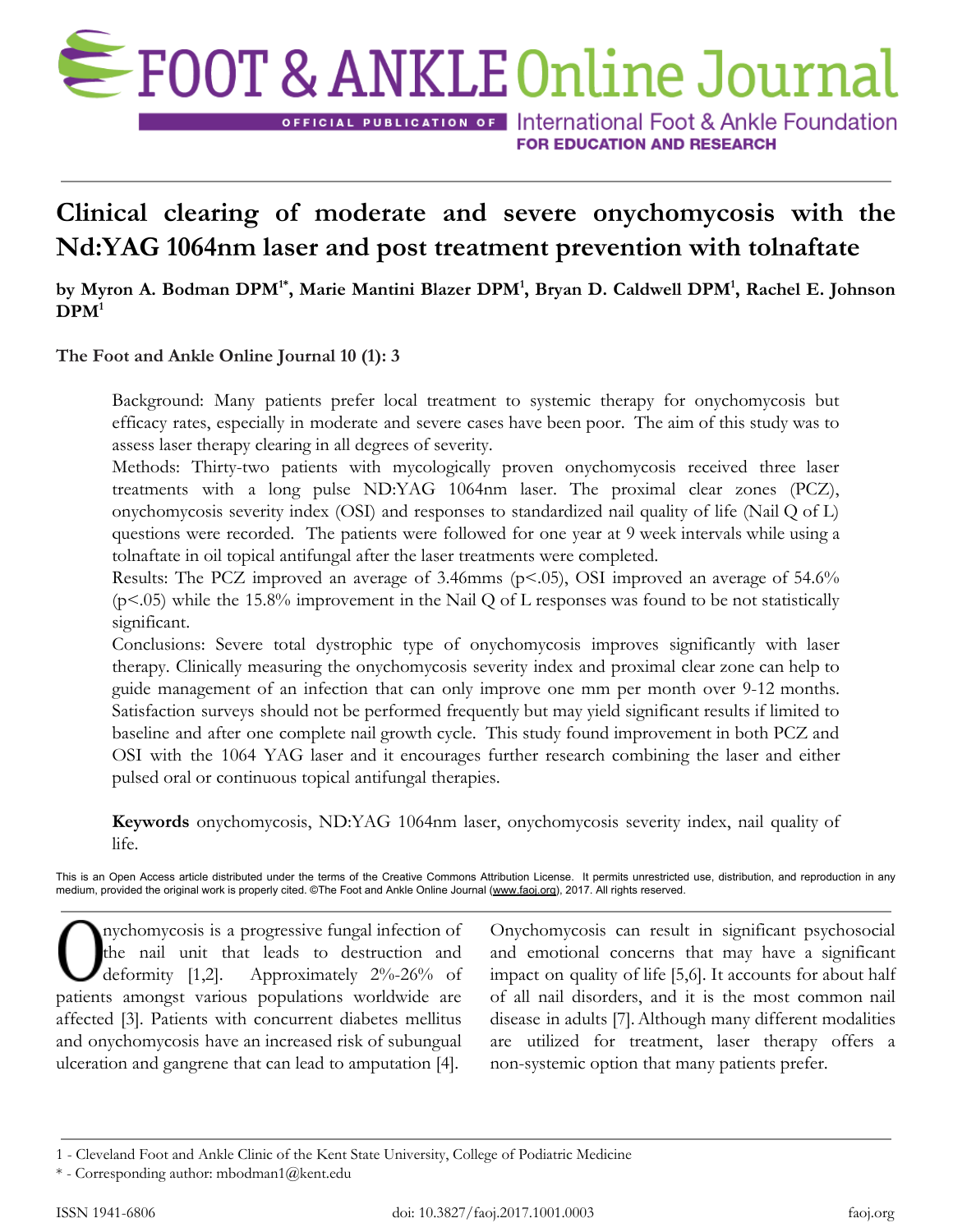Laser therapy is a FDA approved indication for the temporary clearing of nail for patients with onychomycosis [8]. The long pulsed Nd: YAG laser at the wavelength of 1064nm has shown improvements for patients with onychomycosis between 14% - 56% [9,10]. This 1064nm wavelength is best absorbed by darker fungal pigments resulting in fungal cell apoptosis [11,12]. We offer additional evidence of the successful partial clearing of toenail onychomycosis when treated with a 1064 nm diode Nd: YAG laser. The aim of this study was to assess the clinical clearing of moderate and severe onychomycosis of the great toes with the long pulsed Nd: YAG 1064nm laser and reduction of recurrence with tolnaftate topical solution.

#### **Materials and Methods**

The subjects for this study were recruited from the patient populations of the Cleveland Foot and Ankle Clinics. This study was approved by the Kent State University College of Podiatric Medicine Institutional Review Board. All subjects signed informed consent forms prior to participating. Thirty-five adult subjects with dermatophyte positive mycology determined by PAS stained nail plate biopsies, were enrolled over a 14-month period. Fungal cultures are done in FDA drug approval protocols but podiatric physicians often use PAS pathology which is more sensitive, timely and less costly than fungal cultures. Any subjects with less than 25% of nail involvement or negative mycology were excluded. Subjects were not excluded with severe onychomycosis. Due to the difficulty in measuring lesser toenail progress accurately, data collection was limited to only hallux toenails, however all ten toenails were treated. Subjects were excluded who had received oral antifungal therapy within the last 6 months or topical antifungal therapy within last 3 months. Patients with peripheral arterial disease, severe neuropathy, immunocompromised status, current cancer, or pregnancy were excluded (Table 1).

| Characteristic    | $\frac{0}{0}$ |
|-------------------|---------------|
| Male              | 58% (18)      |
| Female            | $42\%$ (13)   |
| Caucasians        | $71\% (22)$   |
| African Americans | $29\%$ (9)    |
| Age Range         | $31-84$ years |

**Table 1** Study cohort.



**Figure 1** Digital thermogram of an actual laser procedure as a pulse was delivered to a right third toe temporarily raising the temperature of the nail unit to 41.4C. Not a study patient.

We used a Nd: YAG 1064 long pulse laser with a spot size of 5mm (Figure 1) [8]. Data was collected at baseline, 6, 12, 18, 36, and 52 weeks. The maximal extent of the infection was measured by determining the proximal clear zone (PCZ) by measuring the distance between the proximal extent of the infection and the central cuticle. Digital photos were taken and onychomycosis severity index (OSI) score was calculated. A nail quality of life (Nail Q of L) survey was administered at each visit. Lubeck's 15 question nail q of l survey was administered and scored on a 0-100 scale where 0 equals never; 25 equals rarely, 50 equals sometimes, 75 equals often, and 100 equals always, at each visit (Figure 2) [5]. The validated OSI of Carney et al was determined at each observation (Table 2) [13].

| OSI points [13]               | Baseline % $(N)$ | Final $\%$ (N) |
|-------------------------------|------------------|----------------|
| Cured (0 pts)                 | $0\%$ (0)        | $1.7\%$ (1)    |
| Mild $(1-5$ pts)              | $0\%$ (0)        | $21.0\%$ (12)  |
| Moderate $(6-15 \text{ pts})$ | $14\%$ (8)       | $17.5\%$ (10)  |
| Severe $(16-35pts)$           | 86% (49)         | 59.6% (34)     |
| All hallux nails              | 100% (57)        | $100\% (57)$   |

**Table 2** Distribution of Study Severities over Time.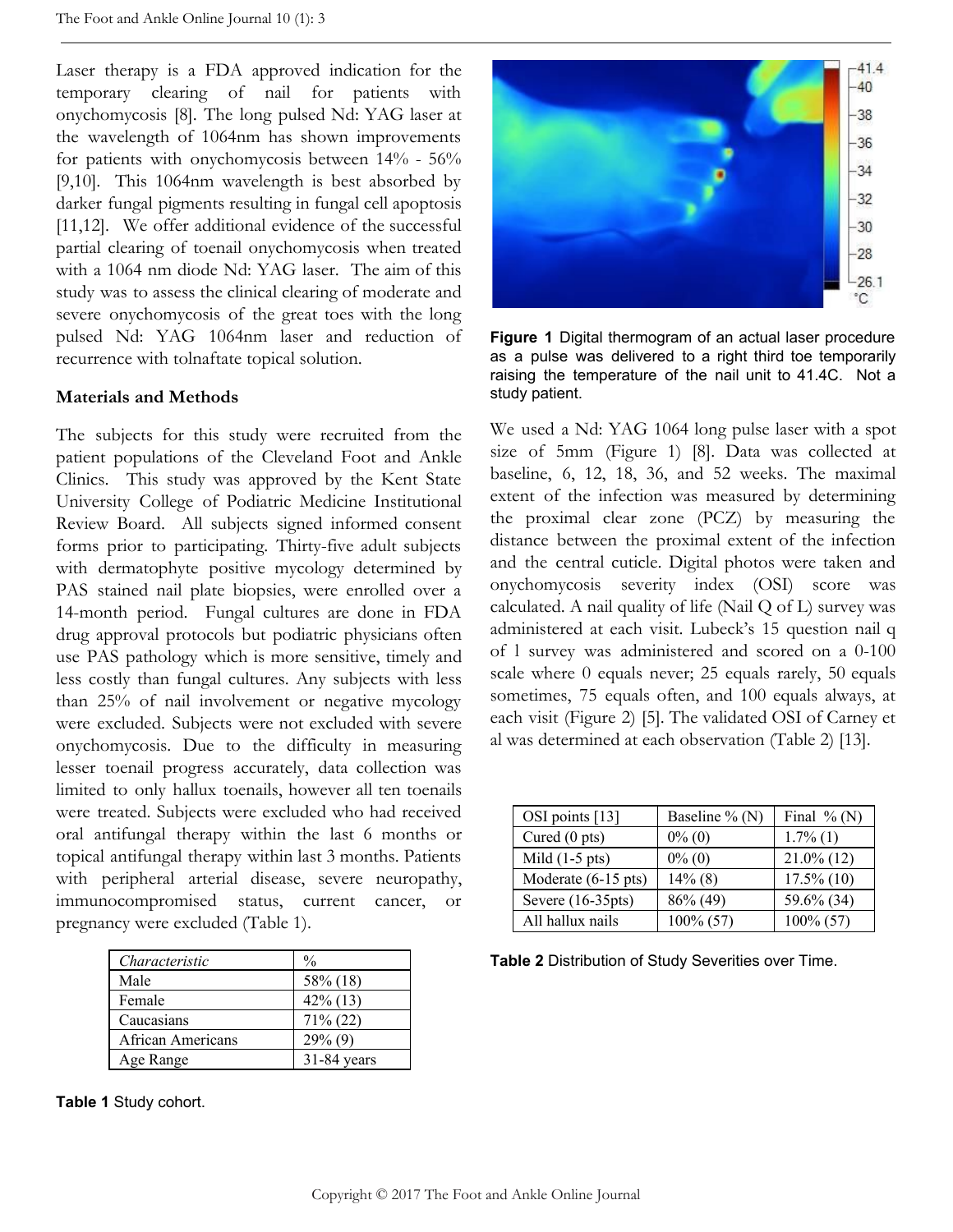| 1.               | My nail condition hurts.                           |
|------------------|----------------------------------------------------|
| $\overline{2}$ . | I worry that my nail condition may be serious.     |
| 3.               | I am ashamed of my nail condition.                 |
| $\overline{4}$ . | I worry that my condition may get worse.           |
| 5.               | The skin around my nails is irritated.             |
| 6.               | I am embarrassed about my nail condition.          |
| 7.               | I am frustrated with my nail condition.            |
| 8.               | The skin around my nails and or nail is sensitive. |
| 9.               | I am annoyed by my nail condition.                 |
| 10.              | I have felt frustrated by the lack of improvement  |
|                  | of my nails with previous treatment.               |
| 11.              | My nails are difficult to cut.                     |
| 12.              | I rely on other people to help cut my nail(s).     |
| 13.              | My nails make me feel less attractive.             |
| 14.              | My nails make me feel self-conscious.              |
| 15.              | I am worried I may give my nail fungus to other    |
|                  | people.                                            |

### **Figure 2** Nail Quality of Life Survey Questions.

At each visit, nails were debrided as needed utilizing a nail nipper and rotary burr as in standard clinical practice. The nails were cleansed with alcohol and allowed to dry. Each subject received 3 laser treatments at six week intervals. The Nd: YAG 1064 long pulse laser total fluence was set at 16 Joules/cm2, 0.3 milliseconds duration and two pulses per second. Each hallux nail unit received 400 pulses at each laser treatment. Rest periods were allowed between lasing cycles to accommodate an individual subject's heat tolerance. At week 18, after completing the 3 laser treatments, patients were dispensed a topical solution of tolnaftate in oil for daily application to prevent reinfection [14]. Treatment failure was defined as an actual reduction in the proximal clear zone rather than slow improvement. Post treatment mycology was not performed since mycological cure was not the goal of this study.

The PCZ, OSI and Nail Q of L data were statistically analyzed using either a One Way Repeated Measures ANOVA or a Friedman Repeated Measures ANOVA on Ranks, depending on whether the data was normally distributed or not. Significance was defined as  $p<0.05$ . When significance was detected, pairwise multiple comparison procedures were performed using the Holm-Sidak method for normally distributed data or the Tukey test for data that was not normally distributed. Again, significance was defined as  $p$ <0.05.



**Figure 3** Progress of typical study patient's hallux nail. A: before laser treatment, B: 9 month follow-up, C: 12 month follow-up.

#### **Results**

Thirty-five patients were enrolled in the study over a period of 14 months (Figure 3). Thirty-one patients with 59 infected great toenails completed all three laser treatments. Four patients failed to complete the treatment phase. One patient was excluded because his baseline mycology failed to confirm onychomycosis. One enrolled patient elected oral therapy during the study and was excluded from the results enrolled. Two patients were lost to follow up after not completing all three laser treatments.

Both the PCZ  $(P<.001)$  and OSI  $(P<.005)$  of the moderately and severely infected great toe nails (57) improved significantly and steadily over duration of the study (*P*<.001) (Figures 4 and 5).

Interestingly, the 49 severely infected great toenails, improved their PCZ and OSI scores over the course of the study as well  $(P<0.001)$ . Although the Nail Q of L survey responses generally improved, the degree of improvement was not statistically significant (*P*=0.245) (Figure 6).



**Figure 4** The average PCZ improved 3.46mms in all patients  $(p<.05)$ .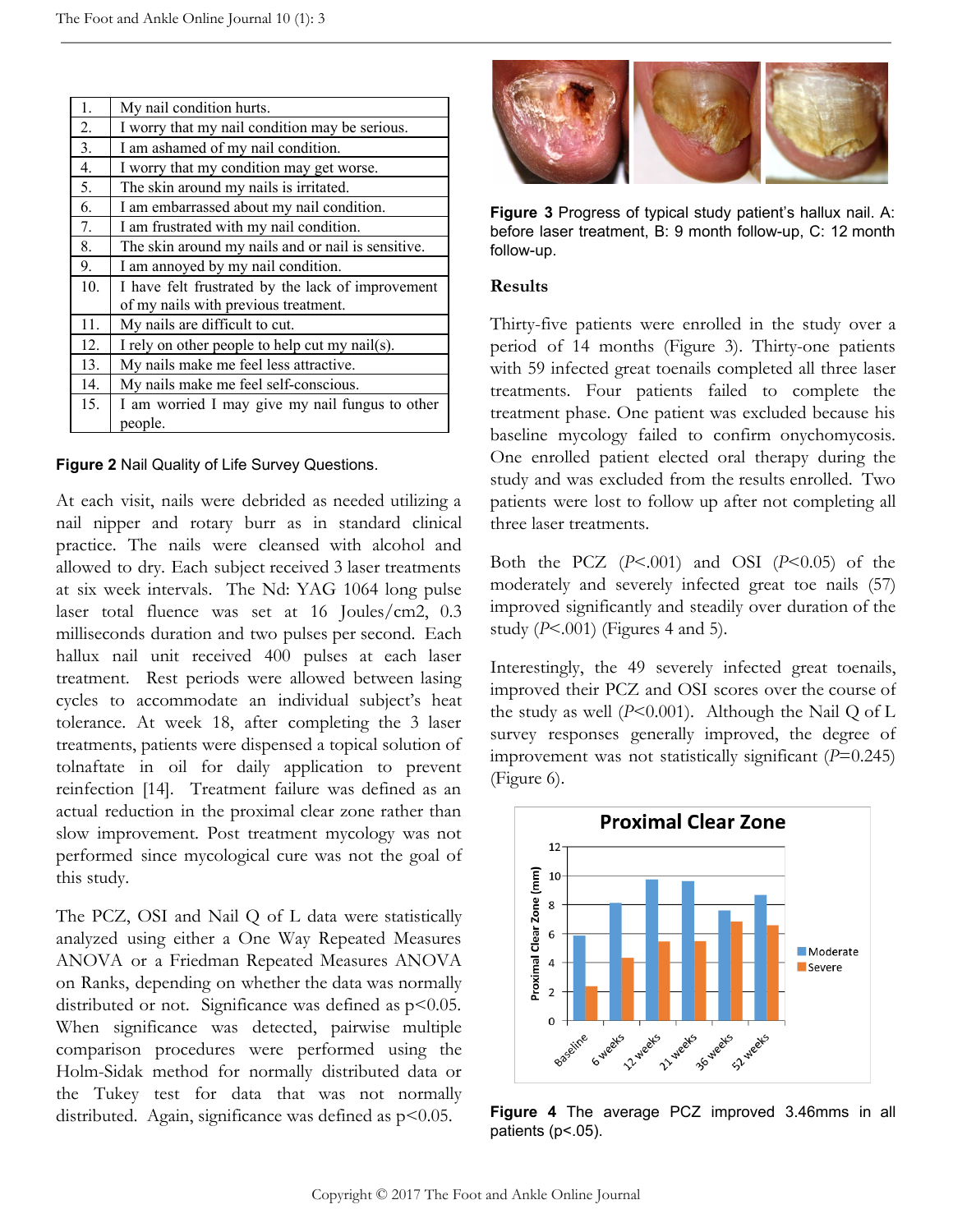

**Figure 5** OSI score reduced an average of 15.1 points over one year (*P*<0.05).

#### **Discussion**

The FDA has approved Nd: YAG 1064nm lasers for the temporary increase of clear nail [8]. Several recent articles have studied the Nd: YAG 1064nm laser for mild to moderate onychomycosis while this study looked at the more difficult to treated severe toenail onychomycosis (59.6% N=34). Recently, Renner, et al., studied the 1064 YAG laser and measured the OSI [9]. In our study, we evaluated the OSI, as well as the Nail Q of L, over one year. Renner, et al., also allowed patients with recent oral or topical therapy to be enrolled while we excluded them. We did not perform fungal cultures because they are less sensitive, costlier and take longer. Many practitioners use clinical judgement, supplemented by PAS pathological studies, which are faster, more sensitive and less costly to diagnose onychomycosis [1,7,9]. In this clinical study, to help reduce the anticipated reinfection and recurrence rates that patients can incur, patients were given a preventative topical tolnaftate 1% solution after completing all the laser treatments. There is no evidence that tolnaftate solution alone improves cure rates and tolnaftate solution does not have an FDA indication for onychomycosis but is commonly used to decrease surface contamination [15].



**Figure 6** Average Nail Q of L scores over one year. Although the Nail Q of L survey responses improved over one year, the improvement was not statistically significant (*P*=0.245).

This study found improvement in both PCZ and OSI with the 1064 YAG laser and it encourages further research with comparative studies combining laser therapy and pulsed oral or continuous topical antifungal therapies [16].

#### **Acknowledgements**

The authors would like to acknowledge the contributions of Jill Kawalec, PhD, Director of Research, and Joan Lannoch, the Senior Graphic Designer, at Kent State University College of Podiatric Medicine.